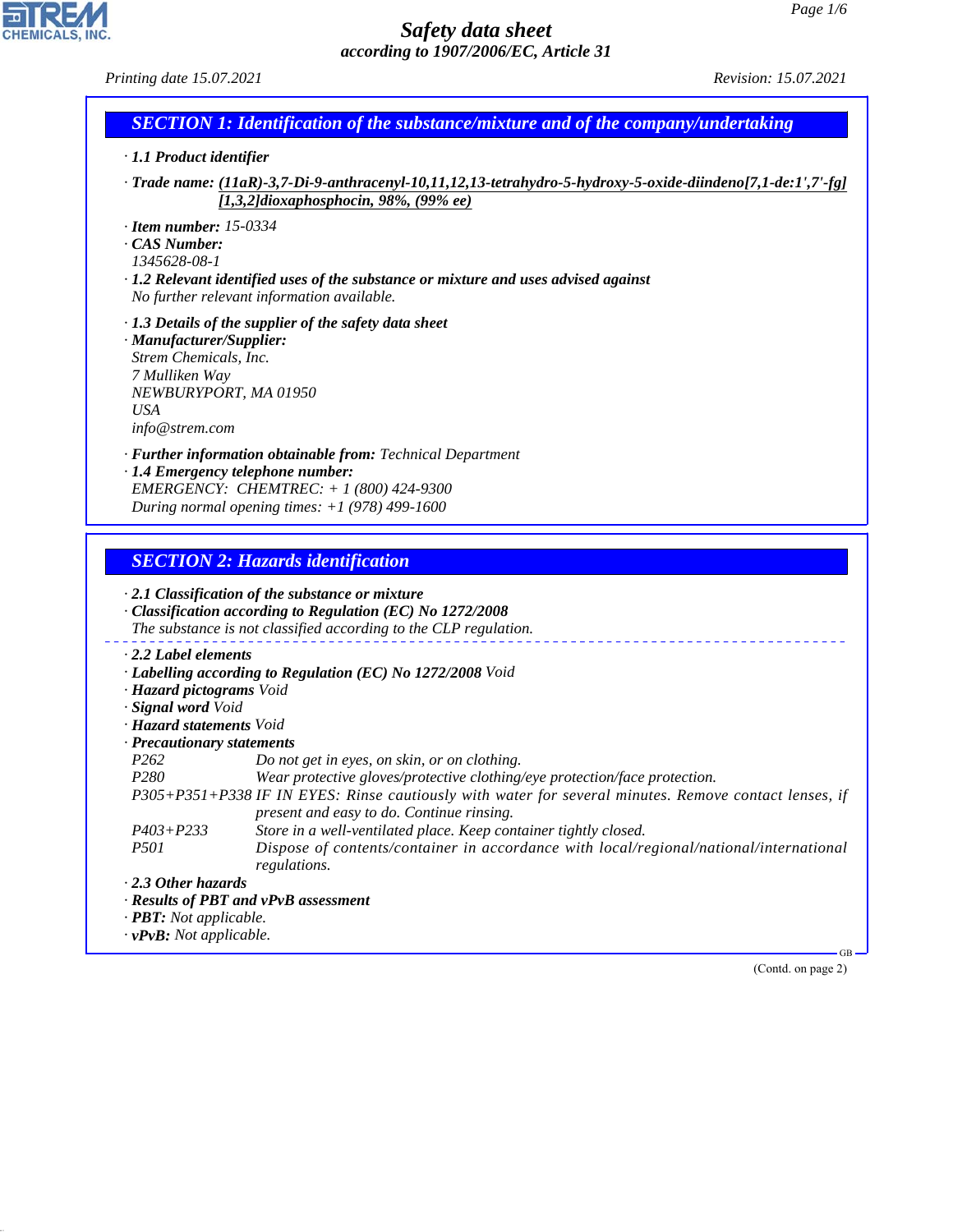

### *Safety data sheet according to 1907/2006/EC, Article 31*

*Printing date 15.07.2021 Revision: 15.07.2021*

*Trade name: (11aR)-3,7-Di-9-anthracenyl-10,11,12,13-tetrahydro-5-hydroxy-5-oxide-diindeno[7,1-de:1',7'-fg] [1,3,2]dioxaphosphocin, 98%, (99% ee)*

(Contd. of page 1)

#### *SECTION 3: Composition/information on ingredients*

*· 3.1 Chemical characterisation: Substances*

*· CAS No. Description*

*1345628-08-1 (11aR)-3,7-Di-9-anthracenyl-10,11,12,13-tetrahydro-5 hydroxy-5-oxide-diindeno[7,1-de:1',7'-fg][1,3, 2]dioxaphosphocin, 98%, (99% ee)*

#### *SECTION 4: First aid measures*

- *· 4.1 Description of first aid measures*
- *· General information: No special measures required.*
- *· After inhalation: Supply fresh air; consult doctor in case of complaints.*
- *· After skin contact: Generally the product does not irritate the skin.*
- *· After eye contact: Rinse opened eye for several minutes under running water. Then consult a doctor.*
- *· After swallowing: If symptoms persist consult doctor.*
- *· 4.2 Most important symptoms and effects, both acute and delayed No further relevant information available.*
- *· 4.3 Indication of any immediate medical attention and special treatment needed*
- *No further relevant information available.*

#### *SECTION 5: Firefighting measures*

- *· 5.1 Extinguishing media*
- *· Suitable extinguishing agents: Use fire extinguishing methods suitable to surrounding conditions.*
- *· 5.2 Special hazards arising from the substance or mixture No further relevant information available.*
- *· 5.3 Advice for firefighters*
- *· Protective equipment: No special measures required.*

#### *SECTION 6: Accidental release measures*

- *· 6.1 Personal precautions, protective equipment and emergency procedures Not required.*
- *· 6.2 Environmental precautions: Do not allow to enter sewers/ surface or ground water.*
- *· 6.3 Methods and material for containment and cleaning up:*
- *Dispose contaminated material as waste according to item 13.*
- *· 6.4 Reference to other sections*
- *See Section 7 for information on safe handling.*
- *See Section 8 for information on personal protection equipment.*
- *See Section 13 for disposal information.*

#### *SECTION 7: Handling and storage*

- *· 7.1 Precautions for safe handling No special measures required.*
- *· Information about fire and explosion protection: No special measures required.*
- *· 7.2 Conditions for safe storage, including any incompatibilities*
- *· Storage:*

44.1.1

- *· Requirements to be met by storerooms and receptacles: No special requirements.*
- *· Information about storage in one common storage facility: Not required.*
- *· Further information about storage conditions: None.*

(Contd. on page 3)

GB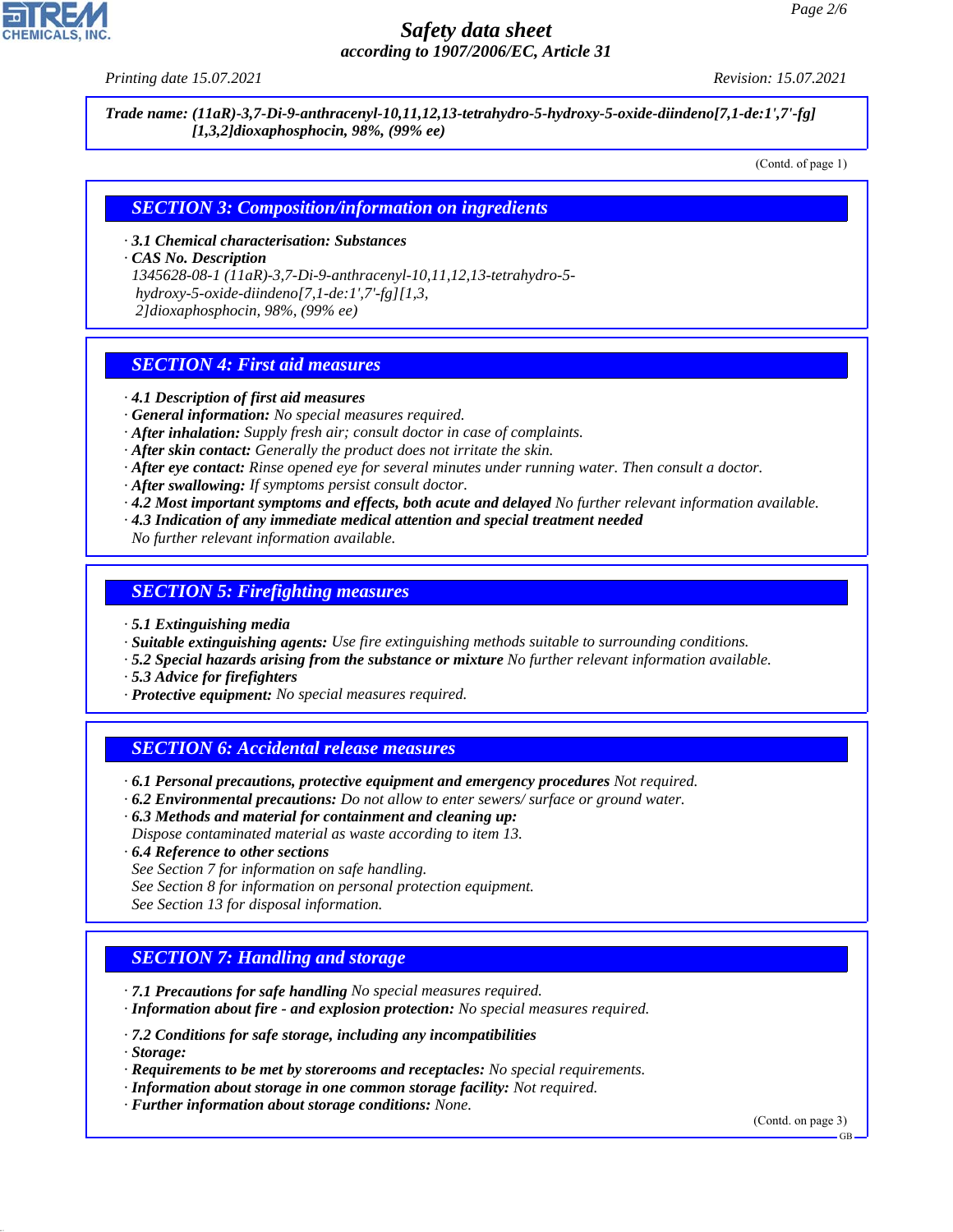#### *Safety data sheet according to 1907/2006/EC, Article 31*

*Printing date 15.07.2021 Revision: 15.07.2021*

*Trade name: (11aR)-3,7-Di-9-anthracenyl-10,11,12,13-tetrahydro-5-hydroxy-5-oxide-diindeno[7,1-de:1',7'-fg] [1,3,2]dioxaphosphocin, 98%, (99% ee)*

(Contd. of page 2)

*· 7.3 Specific end use(s) No further relevant information available.*

#### *SECTION 8: Exposure controls/personal protection*

*· Additional information about design of technical facilities: No further data; see item 7.*

- *· 8.1 Control parameters*
- *· Ingredients with limit values that require monitoring at the workplace: Not required.*
- *· Additional information: The lists valid during the making were used as basis.*
- *· 8.2 Exposure controls*
- *· Personal protective equipment:*
- *· General protective and hygienic measures:*
- *The usual precautionary measures are to be adhered to when handling chemicals.*
- *· Respiratory protection: Not required.*
- *· Protection of hands:*



\_S*Protective gloves*

*The glove material has to be impermeable and resistant to the product/ the substance/ the preparation. Due to missing tests no recommendation to the glove material can be given for the product/ the preparation/ the chemical mixture.*

*Selection of the glove material on consideration of the penetration times, rates of diffusion and the degradation · Material of gloves*

*The selection of the suitable gloves does not only depend on the material, but also on further marks of quality and varies from manufacturer to manufacturer.*

*· Penetration time of glove material*

*The exact break through time has to be found out by the manufacturer of the protective gloves and has to be observed.*

*· Eye protection: Safety glasses*

| $\cdot$ 9.1 Information on basic physical and chemical properties<br><b>General Information</b>                        |                                               |  |
|------------------------------------------------------------------------------------------------------------------------|-----------------------------------------------|--|
| $\cdot$ Appearance:                                                                                                    |                                               |  |
| Form:                                                                                                                  | Powder                                        |  |
| Colour:                                                                                                                | Whitish                                       |  |
| $\cdot$ Odour:                                                                                                         | Characteristic                                |  |
| · Odour threshold:                                                                                                     | Not determined.                               |  |
| $\cdot$ pH-value:                                                                                                      | Not applicable.                               |  |
| $\cdot$ Change in condition<br>Melting point/freezing point:<br>Initial boiling point and boiling range: Undetermined. | Undetermined.                                 |  |
| $\cdot$ Flash point:                                                                                                   | Not applicable.                               |  |
| $\cdot$ Flammability (solid, gas):                                                                                     | Product is not flammable.                     |  |
| $\cdot$ Ignition temperature:                                                                                          |                                               |  |
| <i>Decomposition temperature:</i>                                                                                      | Not determined.                               |  |
| $\cdot$ Auto-ignition temperature:                                                                                     | Not determined.                               |  |
| · Explosive properties:                                                                                                | Product does not present an explosion hazard. |  |
|                                                                                                                        | (Contd. on page 4)                            |  |



44.1.1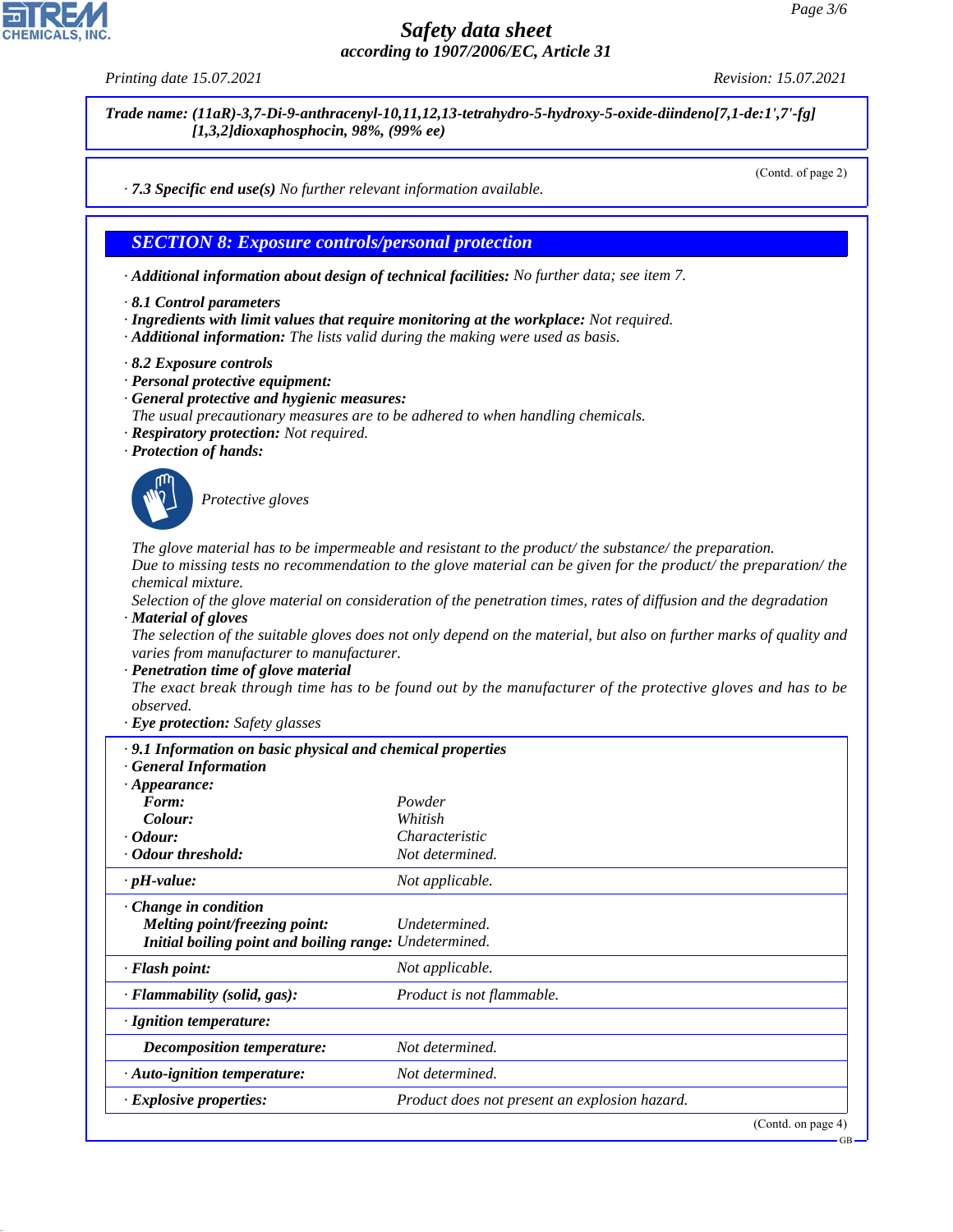

### *Safety data sheet according to 1907/2006/EC, Article 31*

*Printing date 15.07.2021 Revision: 15.07.2021*

#### *Trade name: (11aR)-3,7-Di-9-anthracenyl-10,11,12,13-tetrahydro-5-hydroxy-5-oxide-diindeno[7,1-de:1',7'-fg] [1,3,2]dioxaphosphocin, 98%, (99% ee)*

|                                           | (Contd. of page 3)                         |
|-------------------------------------------|--------------------------------------------|
| $\cdot$ Explosion limits:                 |                                            |
| Lower:                                    | Not determined.                            |
| <b>Upper:</b>                             | Not determined.                            |
| · Vapour pressure:                        | Not applicable.                            |
| $\cdot$ Density:                          | Not determined.                            |
| · Relative density                        | Not determined.                            |
| · Vapour density                          | Not applicable.                            |
| $\cdot$ Evaporation rate                  | Not applicable.                            |
| $\cdot$ Solubility in / Miscibility with  |                                            |
| water:                                    | <i>Insoluble.</i>                          |
| · Partition coefficient: n-octanol/water: | Not determined.                            |
| · Viscosity:                              |                                            |
| Dynamic:                                  | Not applicable.                            |
| Kinematic:                                | Not applicable.                            |
| · Solvent content:                        |                                            |
| Organic solvents:                         | $0.0\%$                                    |
| $VOC$ (EC)                                | $0.00\%$                                   |
| $\cdot$ 9.2 Other information             | No further relevant information available. |

#### *SECTION 10: Stability and reactivity*

*· 10.1 Reactivity No further relevant information available.*

*· 10.2 Chemical stability*

- *· Thermal decomposition / conditions to be avoided: No decomposition if used according to specifications.*
- *· 10.3 Possibility of hazardous reactions No dangerous reactions known.*
- *· 10.4 Conditions to avoid No further relevant information available.*
- *· 10.5 Incompatible materials: No further relevant information available.*
- *· 10.6 Hazardous decomposition products: No dangerous decomposition products known.*

#### *SECTION 11: Toxicological information*

- *· 11.1 Information on toxicological effects*
- *· Acute toxicity Based on available data, the classification criteria are not met.*
- *· Primary irritant effect:*

44.1.1

- *· Skin corrosion/irritation Based on available data, the classification criteria are not met.*
- *· Serious eye damage/irritation Based on available data, the classification criteria are not met.*
- *· Respiratory or skin sensitisation Based on available data, the classification criteria are not met.*
- *· CMR effects (carcinogenity, mutagenicity and toxicity for reproduction)*
- *· Germ cell mutagenicity Based on available data, the classification criteria are not met.*
- *· Carcinogenicity Based on available data, the classification criteria are not met.*
- *· Reproductive toxicity Based on available data, the classification criteria are not met.*
- *· STOT-single exposure Based on available data, the classification criteria are not met.*
- *· STOT-repeated exposure Based on available data, the classification criteria are not met.*
- *· Aspiration hazard Based on available data, the classification criteria are not met.*

(Contd. on page 5)

GB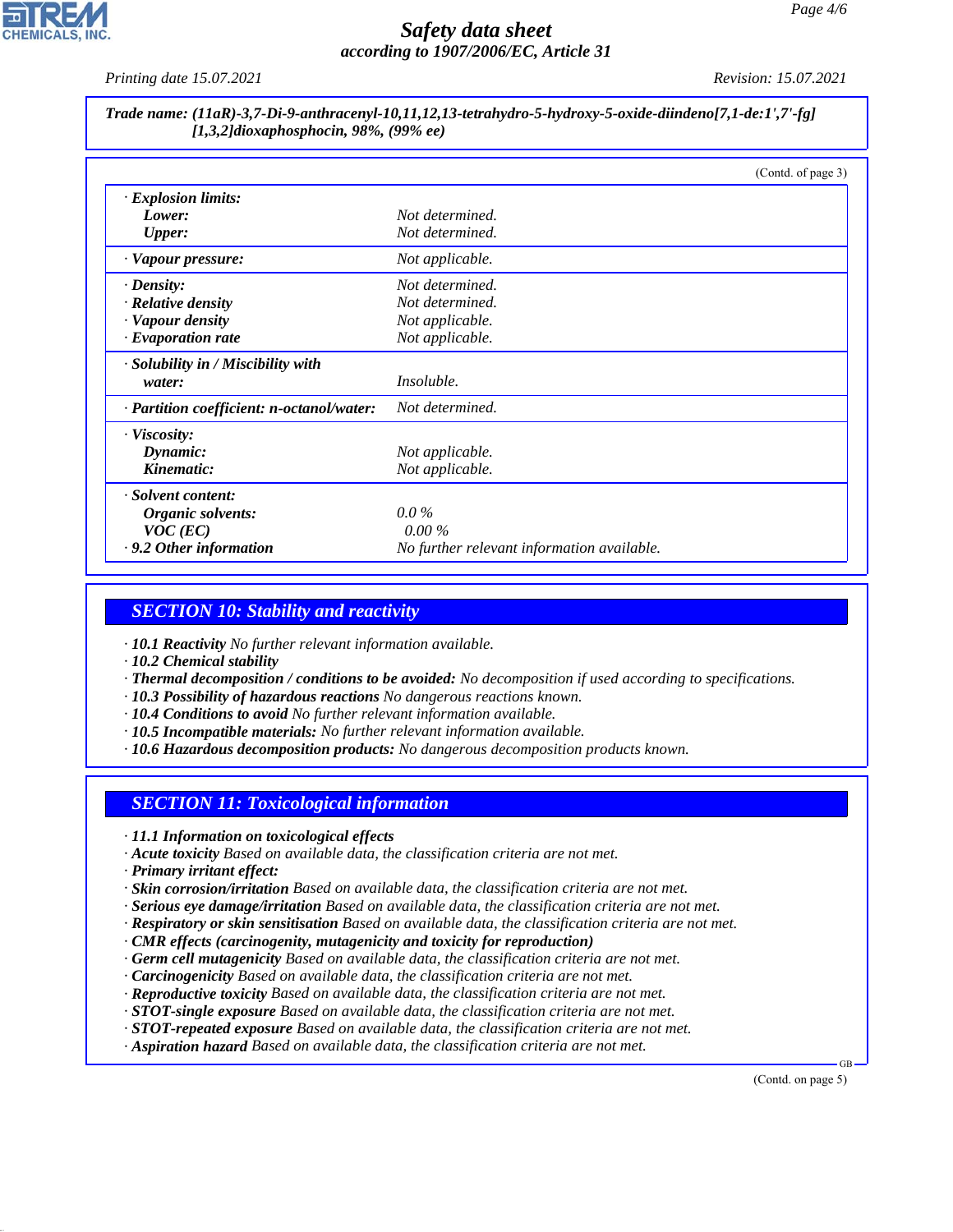44.1.1

*Safety data sheet according to 1907/2006/EC, Article 31*

*Printing date 15.07.2021 Revision: 15.07.2021*

*Trade name: (11aR)-3,7-Di-9-anthracenyl-10,11,12,13-tetrahydro-5-hydroxy-5-oxide-diindeno[7,1-de:1',7'-fg] [1,3,2]dioxaphosphocin, 98%, (99% ee)*

(Contd. of page 4)

#### *SECTION 12: Ecological information*

#### *· 12.1 Toxicity*

- *· Aquatic toxicity: No further relevant information available.*
- *· 12.2 Persistence and degradability No further relevant information available.*
- *· 12.3 Bioaccumulative potential No further relevant information available.*
- *· 12.4 Mobility in soil No further relevant information available.*
- *· Additional ecological information:*

*· General notes:*

*Water hazard class 1 (German Regulation) (Self-assessment): slightly hazardous for water*

*Do not allow undiluted product or large quantities of it to reach ground water, water course or sewage system.*

- *· 12.5 Results of PBT and vPvB assessment*
- *· PBT: Not applicable.*
- *· vPvB: Not applicable.*
- *· 12.6 Other adverse effects No further relevant information available.*

#### *SECTION 13: Disposal considerations*

*· 13.1 Waste treatment methods*

- *· Recommendation Disposal must be made according to official regulations.*
- *· Uncleaned packaging:*
- *· Recommendation: Disposal must be made according to official regulations.*

| <b>SECTION 14: Transport information</b>                                                  |                 |  |
|-------------------------------------------------------------------------------------------|-----------------|--|
| $\cdot$ 14.1 UN-Number<br>· ADR, ADN, IMDG, IATA                                          | not regulated   |  |
| $\cdot$ 14.2 UN proper shipping name<br>· ADR, ADN, IMDG, IATA                            | not regulated   |  |
| $\cdot$ 14.3 Transport hazard class(es)                                                   |                 |  |
| · ADR, ADN, IMDG, IATA<br>· Class                                                         | not regulated   |  |
| · 14.4 Packing group<br>· ADR, IMDG, IATA                                                 | not regulated   |  |
| $\cdot$ 14.5 Environmental hazards:                                                       | Not applicable. |  |
| $\cdot$ 14.6 Special precautions for user                                                 | Not applicable. |  |
| $\cdot$ 14.7 Transport in bulk according to Annex II of<br><b>Marpol and the IBC Code</b> | Not applicable. |  |
| · UN "Model Regulation":                                                                  | not regulated   |  |

(Contd. on page 6)

GB